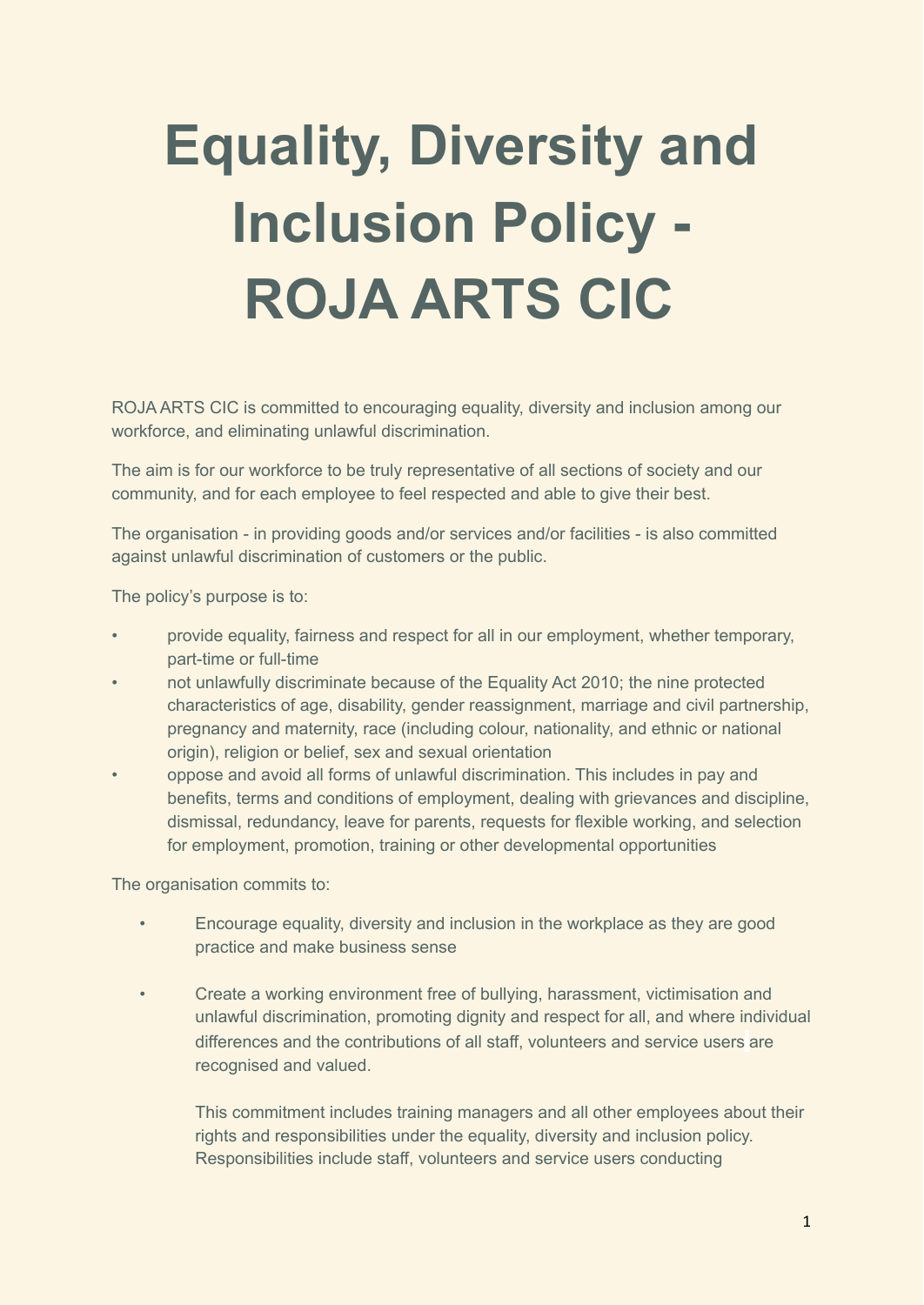themselves to help the organisation provide equal opportunities in employment, and prevent bullying, harassment, victimisation and unlawful discrimination.

All staff, volunteers and service users should understand they, as well as their employer, can be held liable for acts of bullying, harassment, victimisation and unlawful discrimination, in the course of their employment, against fellow employees, customers, suppliers and the public

• Take seriously complaints of bullying, harassment, victimisation and unlawful discrimination by fellow employees, customers, suppliers, visitors, the public and any others in the course of the organisation's work activities.

Such acts will be dealt with as misconduct under the organisation's grievance and/or disciplinary procedures, and appropriate action will be taken. Particularly serious complaints could amount to gross misconduct and lead to dismissal without notice

Further, sexual harassment may amount to both an employment rights matter and a criminal matter, such as in sexual assault allegations. In addition, harassment under the Protection from Harassment Act 1997 – which is not limited to circumstances where harassment relates to a protected characteristic – is a criminal offence.

- Make opportunities for training, development and progress available to all staff, volunteers and service users who will be helped and encouraged to develop their full potential, so their talents and resources can be fully utilised to maximise the efficiency of the organisation.
- Decisions concerning staff, volunteers and service users being based on merit (apart from in any necessary and limited exemptions and exceptions allowed under the Equality Act).
- Review employment practices and procedures when necessary to ensure fairness, and also update them and the policy to take account of changes in the law.
- Monitor the make-up of the workforce regarding information such as age, sex, ethnic background, sexual orientation, religion or belief, and disability in encouraging equality, diversity and inclusion, and in meeting the aims and commitments set out in the equality, diversity and inclusion policy.

Monitoring will also include assessing how the equality, diversity and inclusion policy, and any supporting action plan, are working in practice, reviewing them annually, and considering and taking action to address any issues.